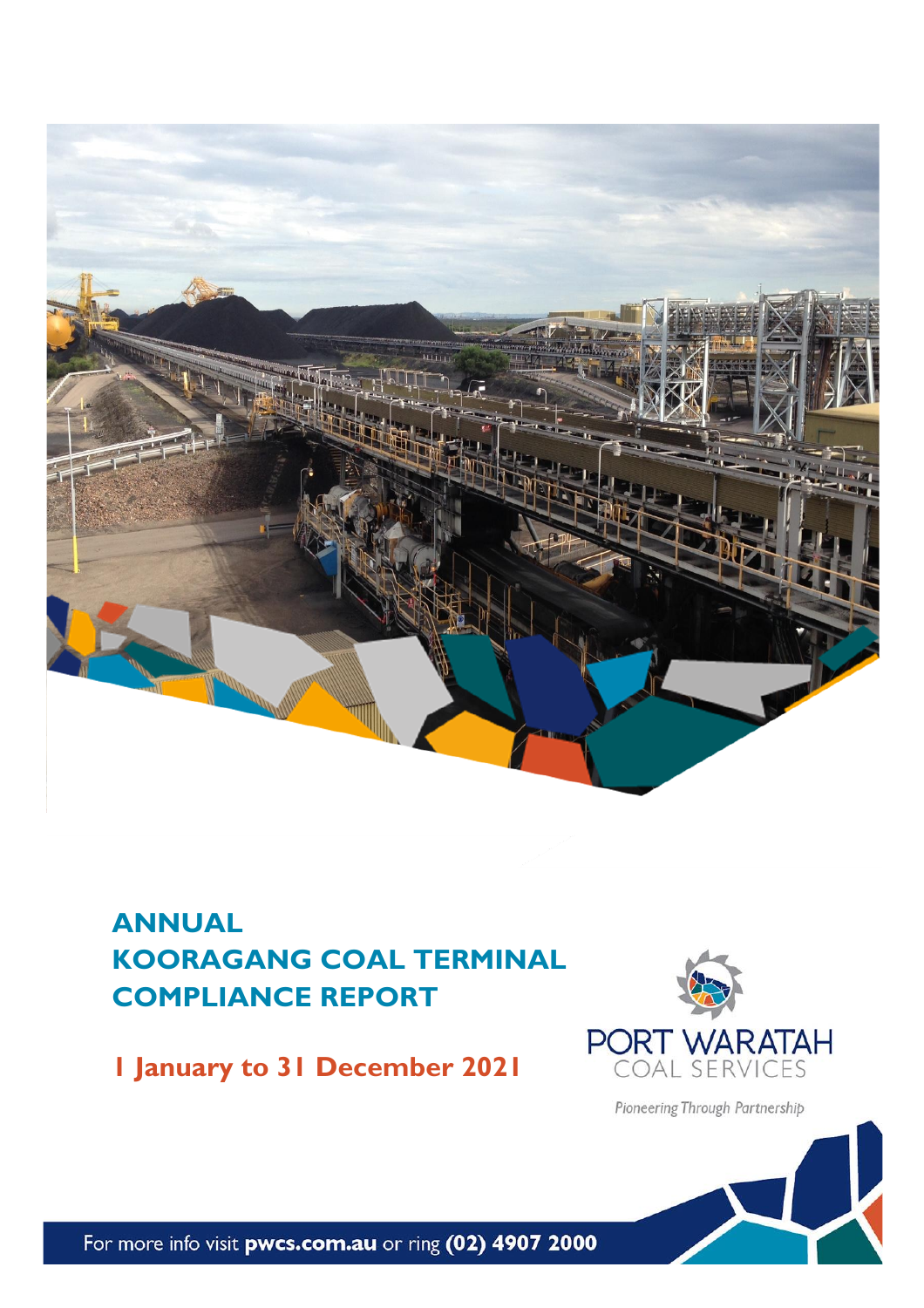| <b>Name of Operation</b>                                                  | Kooragang Coal Terminal            |  |  |
|---------------------------------------------------------------------------|------------------------------------|--|--|
| <b>Name of Operator</b>                                                   | Port Waratah Coal Services         |  |  |
| <b>Development Consent(s)</b>                                             | DA 35/96                           |  |  |
|                                                                           | PA 06_0189                         |  |  |
|                                                                           | PA 06 0189 MOD 1                   |  |  |
|                                                                           | PA 06 0189 MOD 2                   |  |  |
|                                                                           | PA 06_0189 MOD 3                   |  |  |
| <b>Name of holder of Development</b><br><b>Consent / Project Approval</b> | Port Waratah Coal Services Limited |  |  |
| <b>Environmental Protection Licence</b><br>Number                         | 1552                               |  |  |
| <b>Groundwater bore licence</b>                                           | 20BL173934                         |  |  |
| <b>Compliance Report Start Date</b>                                       | I January 2021                     |  |  |
| <b>Compliance Report End Date</b>                                         | 31 December 2021                   |  |  |

I, *Trudie Larnach*, certify that this compliance report is a true and accurate record of the compliance status of the Kooragang Coal Terminal for the period 1 January 2020 to 31 December 2020 and that I am authorised to make this statement on behalf of Port Waratah Coal Services.

*Note.*

- *a) The Annual Review is an 'environmental audit' for the purposes of section 122B (2) of the Environmental Planning and Assessment Act 1979. Section 122E provides that a person must not include false or misleading information (or provide information for inclusion in) an audit report produced to the Minister in connection with an environmental audit if the person knows that the information is false or misleading in a material respect. The maximum penalty is, in the case of a corporation, \$1 million and for an individual, \$250,000.*
- b) *The Crimes Act 1900 contains other offences relating to false and misleading information: section 192G (Intention to defraud by false or misleading statement—maximum penalty 5 years imprisonment); sections 307A, 307B and 307C (False or misleading applications/information/documents—maximum penalty 2 years imprisonment or \$22,000, or both).*

| <b>Name of Authorised Reporting Officer</b>                | Trudie Larnach                               |
|------------------------------------------------------------|----------------------------------------------|
| <b>Title of Authorised Reporting Officer</b>               | Manager Sustainability and Corporate Affairs |
| <b>Signature of Authorised Reporting</b><br><b>Officer</b> | $\exists\forall x \in U$                     |
| Date                                                       |                                              |